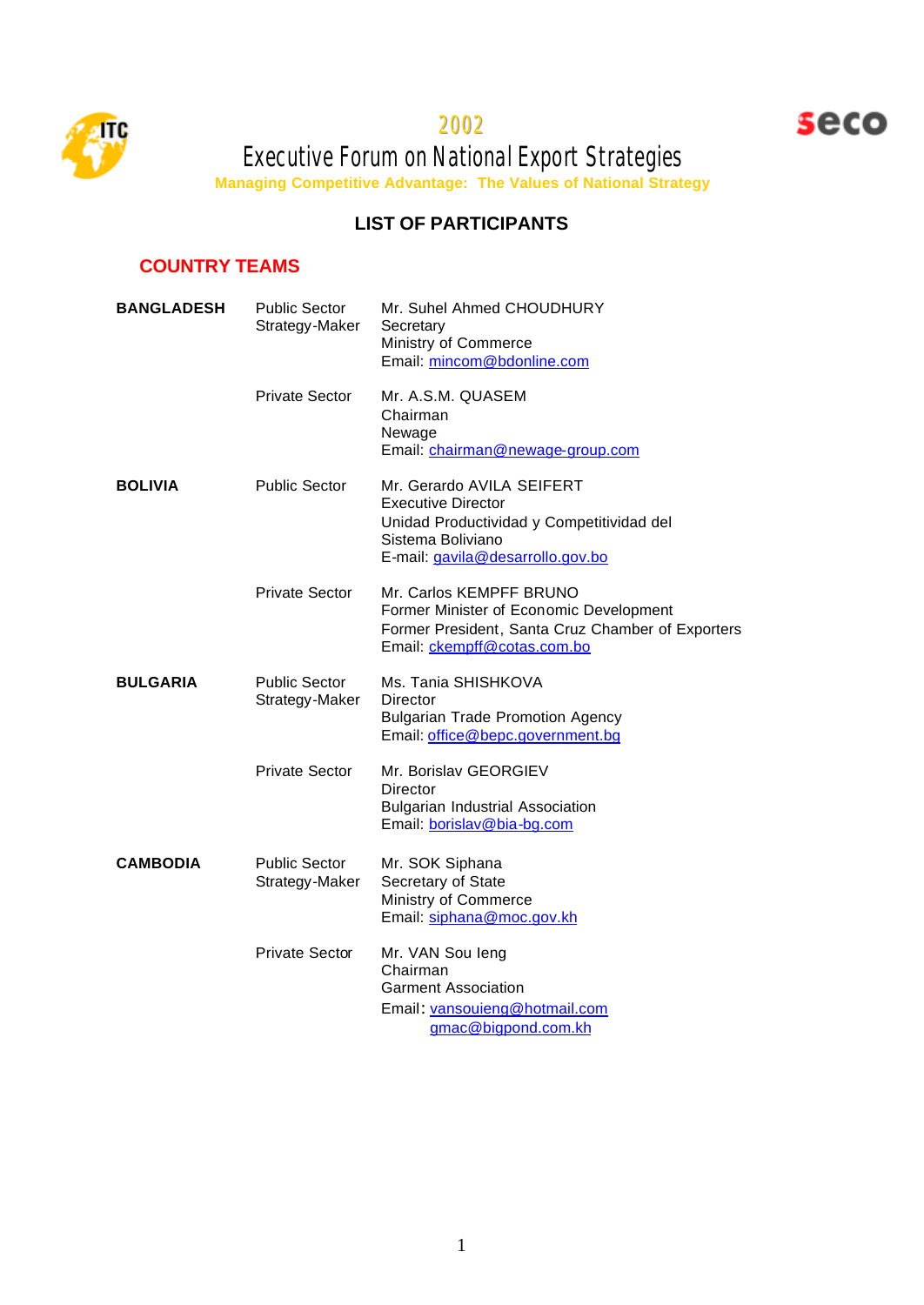| <b>CHINA, PEOPLE'S</b><br><b>REPUBLIC</b> | <b>Trade Support</b><br><b>Network</b> | Mr. WANG Jinzhen<br>Director General<br>China Chamber of International Commerce<br>Email: jinzhen wang@hotmail.com                                             |
|-------------------------------------------|----------------------------------------|----------------------------------------------------------------------------------------------------------------------------------------------------------------|
|                                           | <b>Private Sector</b>                  | Mr. WANG Zhongfu<br><b>Assistant President</b><br>China Putian Corporation<br>Email: zhoufang@china-putian.com.cn                                              |
| <b>COLOMBIA</b>                           | <b>Trade Support</b><br><b>Network</b> | Ms. Lina FULLADOSA BORDA<br><b>Business Development Manager</b><br>Proexport<br>Email: infro@proexport.com.co                                                  |
|                                           | <b>Private Sector</b>                  | Mr. Camilo JARAMILLO<br>Foreign Trade Consultant<br>Email: camiloi@cable.net.co                                                                                |
| <b>CÔTE D'IVOIRE</b>                      | <b>Public Sector</b><br>Strategy-Maker | Mr. Paul BONI<br><b>Technical Advisor to Prime Minister</b>                                                                                                    |
|                                           |                                        | Mr. Jerôme GAUZE<br><b>Director</b><br>Ministry of External Trade                                                                                              |
|                                           | <b>Trade Support</b><br><b>Network</b> | Mr. Guy M'BENGUE<br><b>Chief Executive Officer</b><br>Association pour la Promotion des Exportations<br>de Côte d'Ivoire (APEXCI)<br>Email: mbenque@apexci.org |
| <b>ECUADOR</b>                            | <b>Public Sector</b><br>Strategy-Maker | Mr. Richard MOSS-FERREIRA<br><b>General Director</b><br>Andean Community of Nations<br>Email: rickmoss-micip@macosa.com<br>richard.moss.wq87@wharton.upen      |
|                                           | Private Sector                         | Mr. Ricardo ESTRADA ESTRADA<br><b>Executive President</b><br><b>Export Promotion Corporation</b><br>Email: restrada@corpei.org.ec                              |
| <b>GAMBIA</b>                             | <b>Public Sector</b><br>Strategy-Maker | Mr. Sako MBOGE<br><b>Chief Executive</b><br>Gambian Investment Promotion and<br>Free Zone Agency<br>Email: ceo.gipfza@ganet.gm                                 |
|                                           | <b>Private Sector</b>                  | Mr. Abdoulie TOURAY<br>Chairman<br>Sahel Invest Management International<br>Email: sahel@ganet.gm                                                              |
| <b>GHANA</b>                              | <b>Public Sector</b><br>Strategy-Maker | Mr. Akwasi OSEI-ADJEI<br>Deputy Minister<br>Ministry of Trade and Industry<br>Email: mis-moti@africaonline.com.gh                                              |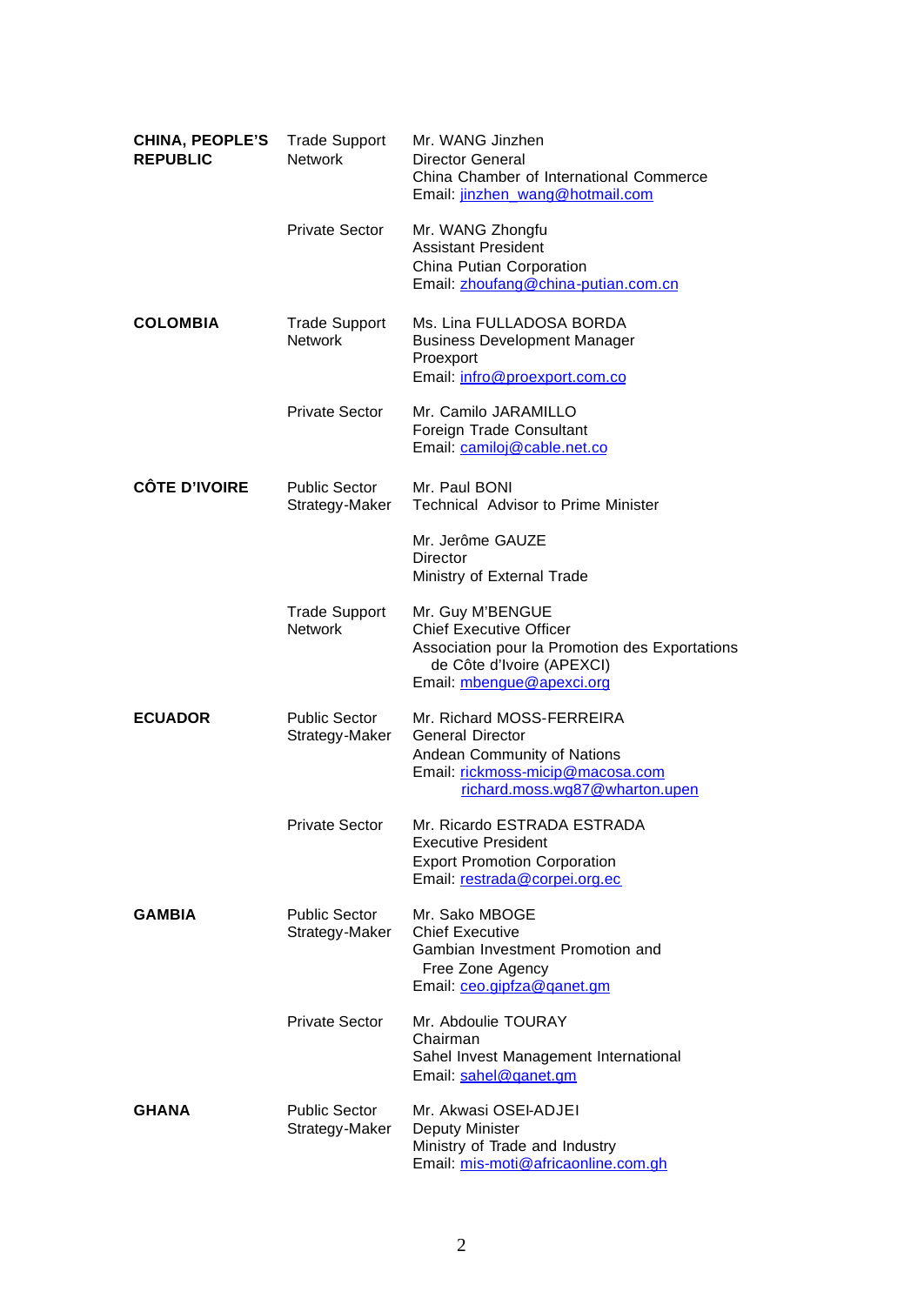|                   | <b>Private Sector</b>                  | Mr. Osei BOEH-OCANSEY<br>Director General<br>The Private Sector Enterprise Foundation<br>Email: oboehocansey@yahoo.com; PEF@ighmail.com                                                                                                          |
|-------------------|----------------------------------------|--------------------------------------------------------------------------------------------------------------------------------------------------------------------------------------------------------------------------------------------------|
| <b>GUATEMALA</b>  | <b>Public Sector</b><br>Strategy-Maker | Ms. Ingrid BARILLAS-GONZÁLEZ<br>Advisor, Trade Policy Department<br>Ministry of Economy<br>Email: barillasingrid@hotmail.com                                                                                                                     |
|                   |                                        | Mr. Guillermo MONROY<br><b>Executive Director</b><br>National Programme. of Competitiveness<br>Ministry of Economy<br>Email: director@pronacom.org<br>gmonroy@mail.mineco.gob.gt                                                                 |
|                   | <b>Trade Support</b><br><b>Network</b> | Ms. Fanny de ESTRADA<br><b>Executive Director</b><br>Agexpront<br>Email: fanny.estrada@agexpront.org.gt                                                                                                                                          |
| <b>IRAN</b>       | <b>Public Sector</b><br>Strategy-Maker | Mr. Mohammad Hossein ADELI<br>Deputy Foreign Minister for Economic Affairs<br>Email: adeli@mfa.gov.ir                                                                                                                                            |
| <b>KAZAKHSTAN</b> | <b>Public Sector</b><br>Strategy-Maker | Ms. Nailya ABDIMOLDAYEVA<br>Head, Division of Trade Activity Regulation & Export -<br>Import Control, Department of Trade, International<br><b>Cooperation and Export Control</b><br>Ministry of Economy and Trade<br>Email: anailya@hotmail.com |
|                   | <b>Private Sector</b>                  | Mr. Nikolay RADOSTOVETS<br>Chairman<br>Euroasian Industrial Association<br>Email: anya@press.eurasian-bank.kz                                                                                                                                    |
| <b>KENYA</b>      | <b>Public Sector</b><br>Strategy-Maker | Mr. Francis MOIYWO<br>Secretary/Chief Executive<br><b>Export Promotion Council</b><br>Email: chiefexe@epc.or.ke                                                                                                                                  |
|                   | <b>Private Sector</b>                  | Mr. Simon ETHANGATTA<br>Chairman<br>Fresh Produce Exporters Association of Kenya<br>Email: fpeak@wananchi.com                                                                                                                                    |
| <b>KYRGYZSTAN</b> | <b>Public Sector</b><br>Strategy-Maker | Mr. Azamat DIKAMBAEV<br>Deputy Head<br><b>Economic Policy Department</b><br>Office of the President of the Kyrgyzstan Republic<br>Email: adikambaev@mail.gov.kg                                                                                  |
|                   | <b>Trade Support</b><br><b>Network</b> | Mr. Isanov ALMAZ<br>Consultant<br><b>Bishkek Chamber of Commerce</b>                                                                                                                                                                             |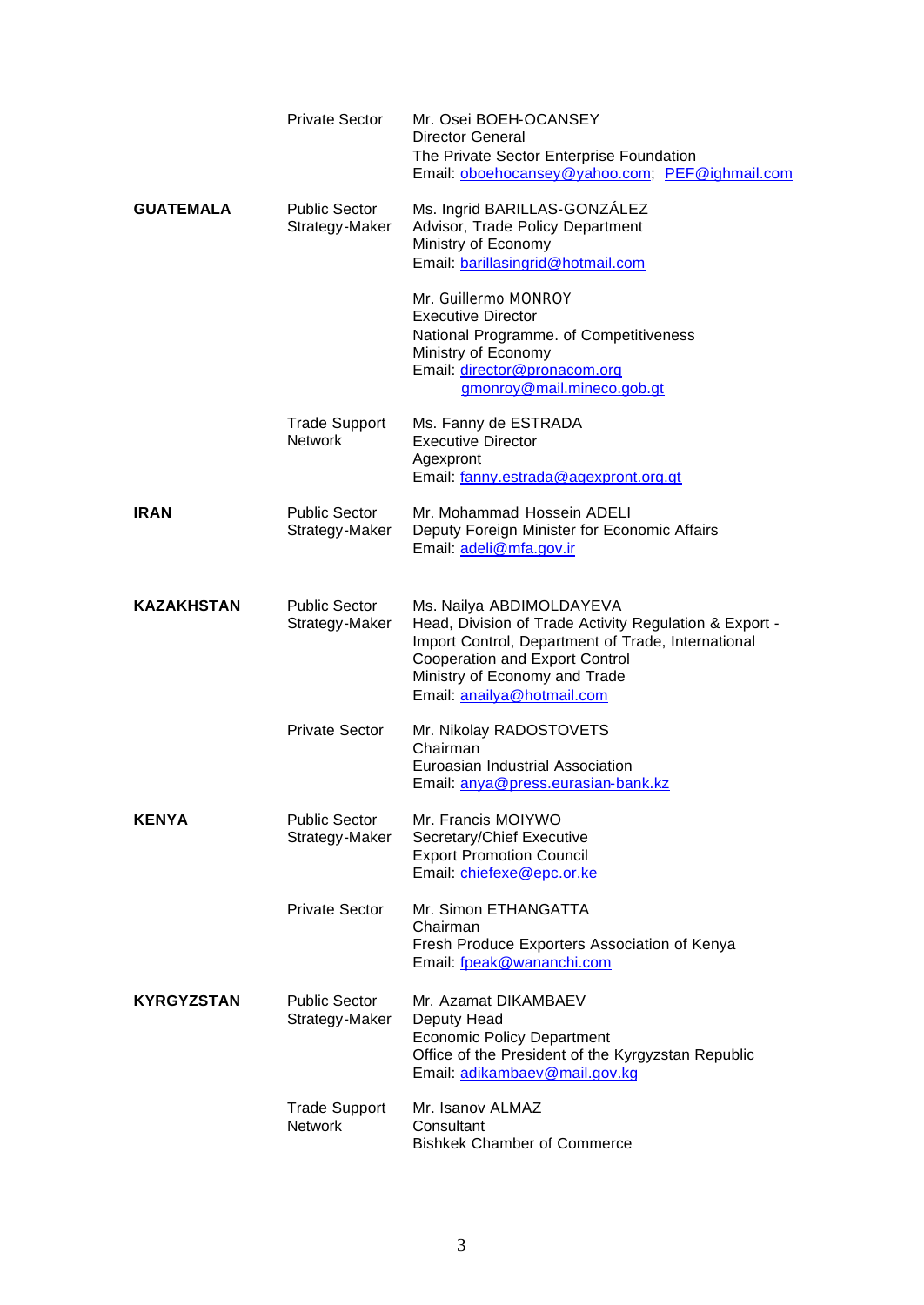| <b>MEXICO</b>      | <b>Public Sector</b><br>Strategy-Maker | Mr. Raúl ARGUELLES<br>Vice President, Bancomext<br>Email: rarguell@bancomext.gob.mx                                                                             |
|--------------------|----------------------------------------|-----------------------------------------------------------------------------------------------------------------------------------------------------------------|
|                    | <b>Private Sector</b>                  | Mr. Manuel JAVIER MUÑOZ<br>President, Anierm<br>Email: anierm@anierm.org.mx                                                                                     |
|                    |                                        | Mr. Eugenio SALINAS<br><b>Executive President</b><br>Mexican Council for Foreign Trade<br>Email: eugenios@comce.org.mx                                          |
| <b>MONGOLIA</b>    | <b>Public Sector</b><br>Strategy-Maker | Mr. Dorjsuren BADARCH<br>Director, Industrial Policy and Cooperation Department<br>Ministry of Industry and Trade<br>Email: mit@mit.pmis.gov.mn                 |
|                    | <b>Private Sector</b>                  | Mr. Sambuu DEMBEREL<br>Chairman & CEO<br>Mongolian National Chambers of Commerce & Industry<br>Email: Monchamb@magicnet.mn                                      |
| <b>NIGERIA</b>     | <b>Public Sector</b><br>Strategy-Maker | Mr. Mustafa BELLO<br>Minister<br>Ministry of Commerce<br>Email: ohmcommerce@nigernet.com                                                                        |
|                    |                                        | Mr. Alhaji Shehu M. DOGARA<br>Special Assistant to the Minister<br>Email: ohmcommerce@nigernet.com                                                              |
|                    | <b>Private Sector</b>                  | Mr. Femi BOYEDE<br><b>Chief Executive</b><br>Koinonia Ventures Ltd.<br>Email: arino99@yahoo.com                                                                 |
| <b>PAKISTAN</b>    | <b>Public Sector</b><br>Strategy-Maker | Mr. Mirza Qamar BEG<br>Secretary<br>Ministry of Commerce                                                                                                        |
|                    | Private Sector                         | Mr. Abdul Aziz MEMON<br>Chairman<br>Kings Group<br>Email: info@kingsgroup.net                                                                                   |
| <b>PHILIPPINES</b> | <b>Public Sector</b><br>Strategy-Maker | Mr. Thomas AQUINO<br>Undersecretary<br>Department of Trade and Industry<br>Email: pttc@dti.dti.gov.ph<br>tgaguino@bol.gov.ph                                    |
|                    | <b>Private Sector</b>                  | Mr. Sergio ORTIZ-LUIS, Jr.<br>President<br>Philippine Exporters Confederation Inc.<br>Philippine Chamber of Commerce and Industry<br>Email: philxprt@i-next.net |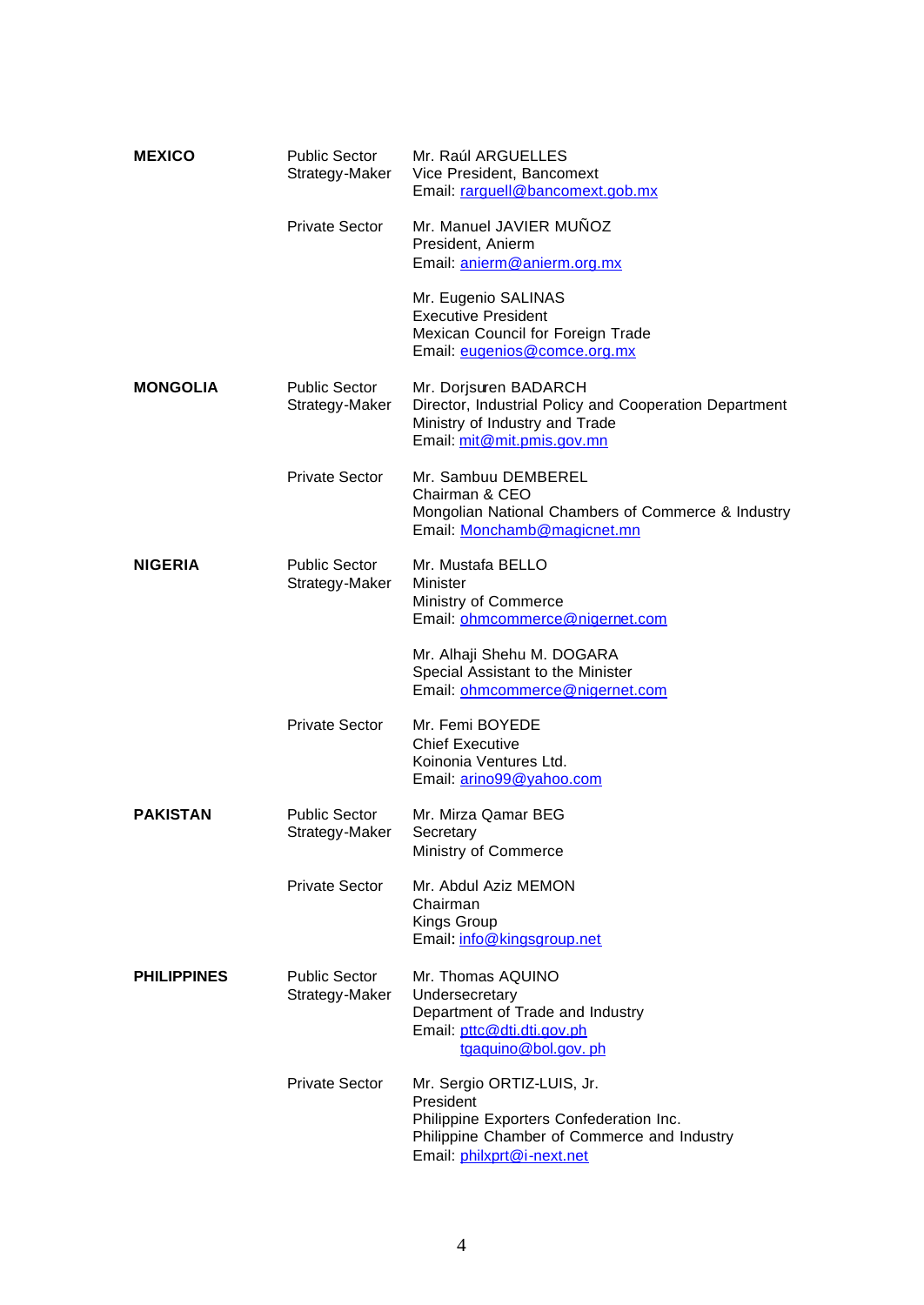| <b>SAINT LUCIA</b>  | <b>Public Sector</b><br>Strategy-Maker | Mr. Ben EMMANUEL<br>Ag. Permanent Secretary<br>Ministry of Commerce, Tourism, Investment &<br><b>Consumer Affairs</b><br>Email: mitandt@cand.lc                       |
|---------------------|----------------------------------------|-----------------------------------------------------------------------------------------------------------------------------------------------------------------------|
|                     | <b>Private Sector</b>                  | Mr. Brian LOUISY<br><b>Executive Director</b><br>Chamber of Commerce, Industry & Agriculture<br>E-mail: chamber@candw.lc                                              |
| <b>SOUTH AFRICA</b> | <b>Trade Support</b><br><b>Network</b> | Mr. Ismail DOCKRAT<br><b>Acting Chief Operating Officer</b><br>Trade and Investment South Africa (TISA)<br>Email: <i>Jungisa@isa.org.za.</i>                          |
|                     | <b>Private Sector</b>                  | Mr. Martin VILJOEN<br><b>Executive Director</b><br>South African Textile Industry Export Council<br>Email: martiny@sans.co.za                                         |
|                     |                                        | Mr. Valmer MANNE<br><b>CEO</b><br>Pep Clothing<br>Email: manney@pepco.co.za                                                                                           |
| <b>SRI LANKA</b>    | <b>Public Sector</b><br>Strategy-Maker | Mr. Sampathwaduge Jayawickrema SILVA<br>Ag. Director, Policy and Planning<br>Sri Lanka Export Development Board<br>Email: <b>Isqt@edb.tradenetsl.lk</b>               |
|                     | <b>Private Sector</b>                  | Mr. Lyn FERNANDO<br>Chairman and Managing Director<br>Creations (Pvt) Ltd.<br>Email: <b>lyn@creation.lanka.net</b>                                                    |
| <b>UGANDA</b>       | <b>Public Sector</b><br>Strategy-Maker | Mr. Sam G. NAHAMYA<br><b>Permanent Secretary</b><br>Ministry of Tourism, Trade and Industry<br>Email: ps@mintrade.org                                                 |
|                     | <b>Trade Support</b><br><b>Network</b> | Ms. Florence KATA<br><b>Executive Director</b><br><b>Uganda Export Promotion Board</b><br>Email: uepc@starcom.co.uq                                                   |
| <b>VIET NAM</b>     | <b>Trade Support</b><br><b>Network</b> | Mr. Do Thang HAI<br>Deputy Director General<br>Vietnam Trade Promotion Agency<br>Email: vietrade@vietrade.gov.vn                                                      |
|                     | <b>Private Sector</b>                  | Mr. Le Quoc AN<br>Chairman,<br>The Vietnam National Textile and Garment Corporation<br>The Vietnam Textile and Apparel Association<br>Email: vietrade@vietrade.gov.vn |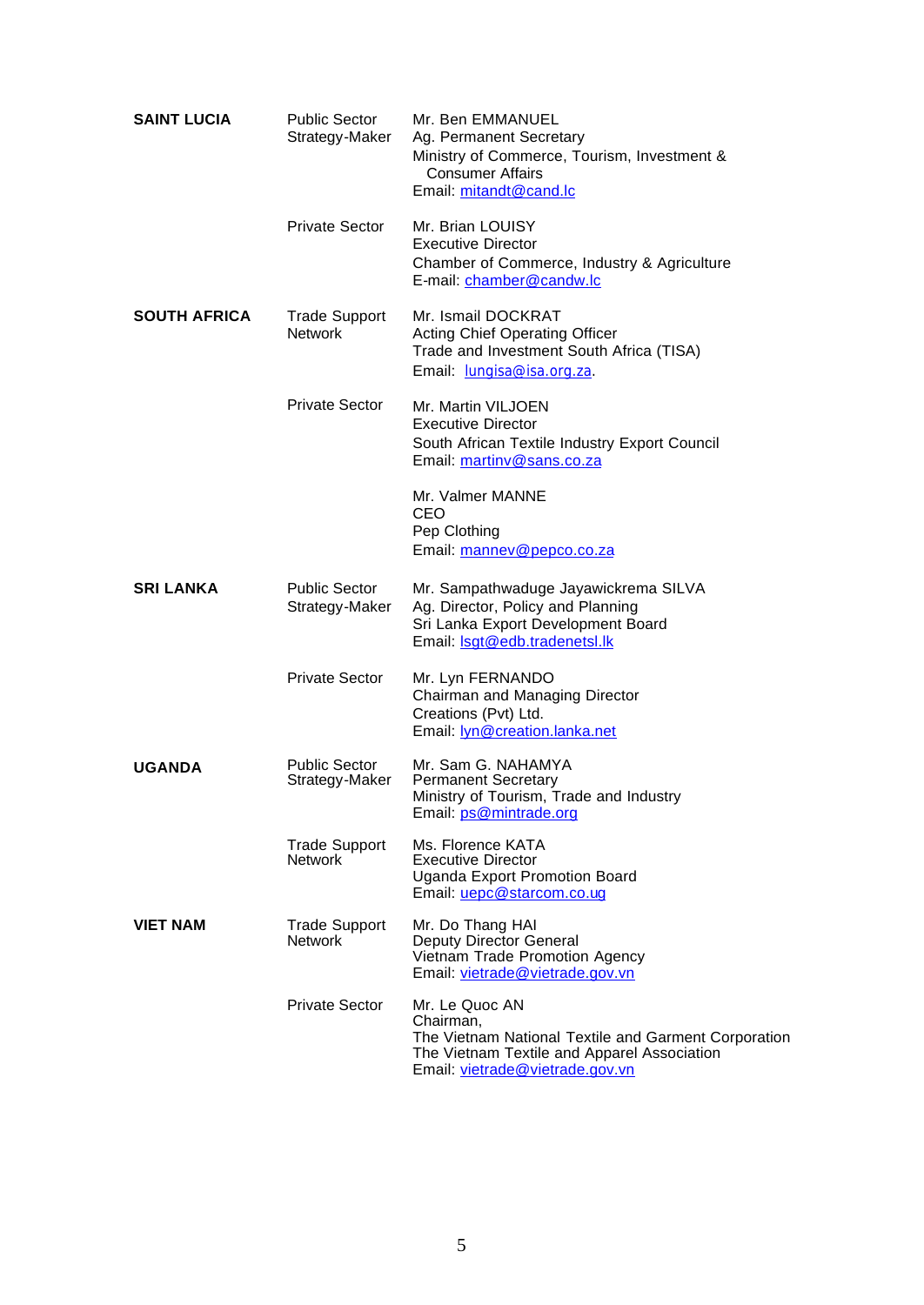#### **INTERNATIONAL ORGANIZATIONS**

| <b>FAO</b>                                                                  | Mr. Edward SEIDLER<br><b>Senior Officer</b><br>Agricultural Marketing and Rural<br><b>Finance Service</b><br>Email: edward.seidler@fao.org       |
|-----------------------------------------------------------------------------|--------------------------------------------------------------------------------------------------------------------------------------------------|
| <b>FÉDERATION</b><br><b>MONDIALE DES ZONES</b><br><b>FRANCHES</b>           | Mr. Juan TORRENTS TOLOSA<br>President<br>Email: juan_torrents@free-zones.org                                                                     |
|                                                                             | Mr. Peter F. RYAN<br>Vice President<br>Email: PeterFRyan@compuserve.com<br>peter ryan@free-zones.org                                             |
| <b>NEW PARTNERSHIP</b><br><b>FOR AFRICA'S</b><br><b>DEVELOPMENT (NEPAD)</b> | Mr. Bahle SIBISI<br>Consultant                                                                                                                   |
| <b>OECD</b>                                                                 | Mr. Henri-Bernard SOLIGNAC LECOMTE<br><b>External Co-operation and Policy Dialogue</b><br><b>OECD Development Centre</b><br>Email: hbsl@oecd.org |
| <b>UNCTAD</b>                                                               | Mr. Maxence ORTHLIEB<br>Chief<br><b>Trade Facilitation Section</b><br>Email: maxence.orthlieb@unctad.org                                         |
|                                                                             | Mr. José RUBIATO<br>Economic Affairs Officer<br><b>Trade Facilitation Section</b><br>Email: jose.rubiato@unctad.org                              |
|                                                                             | Mr. Lucas ASSUNÇAO<br>Programme Coordinator<br><b>Biotrade Initiative</b><br>Email: lassuncao@ictsd.ch                                           |
|                                                                             | Mr. Rik KUTSCH-LOJENGA<br>Programme Officer<br><b>Biotrade Initiative</b><br>Email: rik.kutsch.lojenga@unctad.org                                |
| <b>UNIDO</b>                                                                | Ms. Giovanna CEGLIE<br>Industrial Development Officer<br>Email: <i>gceglie@unido.org</i>                                                         |
| <b>WORLD BANK</b><br><b>INSTITUTE</b>                                       | Mr. Phillip ENGLISH<br>Senior Economist<br>Email: penglish@worldbank.org                                                                         |
| <b>WORLD ECONOMIC</b><br><b>FORUM</b>                                       | Mr. Peter CORNELIUS<br>Director<br>Global Competitiveness Programme<br>Email: peter.cornelius@weforum.org                                        |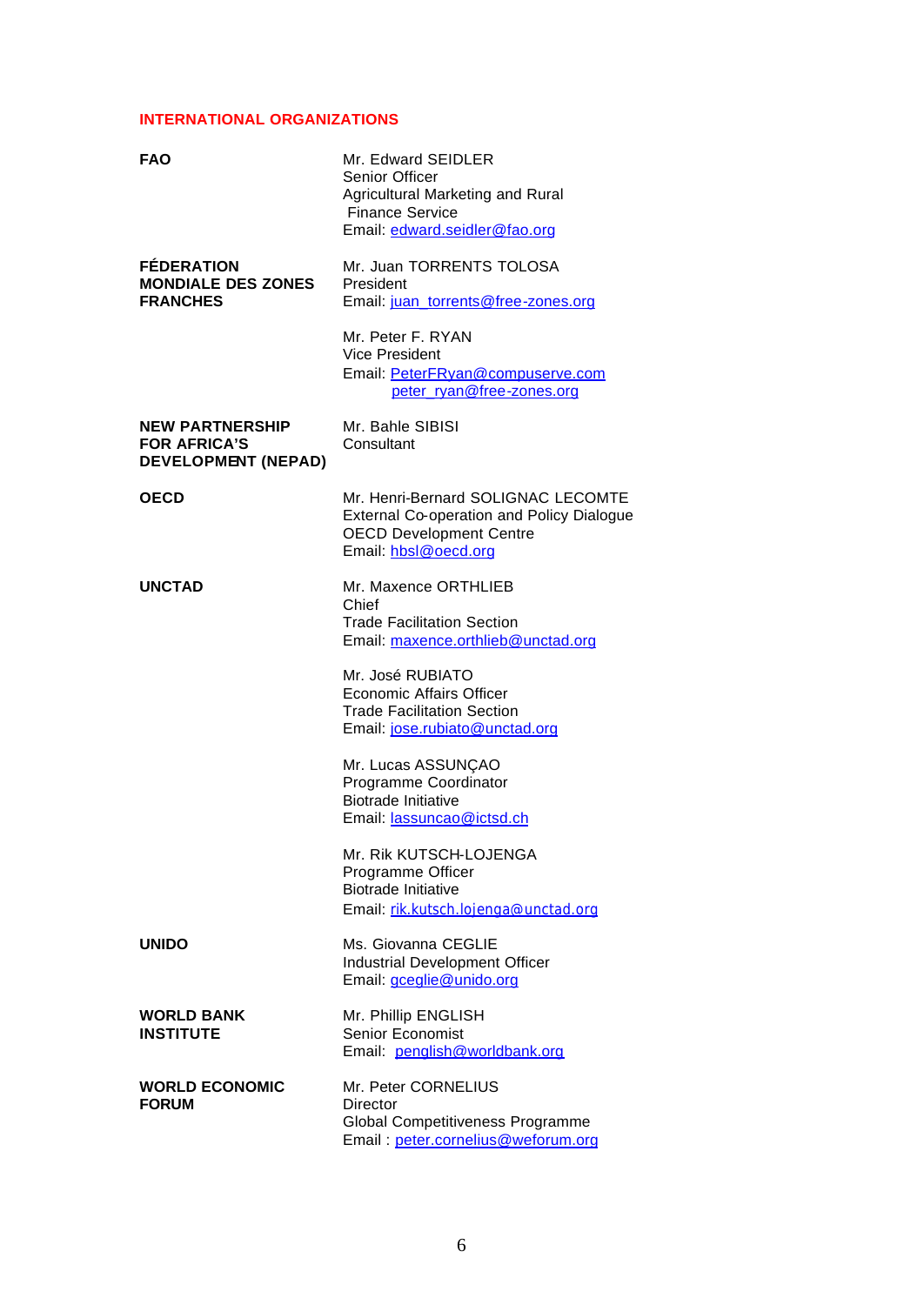## **TRADE PROMOTION OFFICES**

| <b>DEPARTMENT OF</b><br><b>TRADE AND INDUSTRY</b><br>(DTI),<br><b>PHILIPPINES</b>                    | Mr. Serafin N. JULIANO<br><b>Director</b><br><b>Bureau of Export Trade Promotion</b><br>Email: betpsnj@dti.gov.ph                                                                                    |
|------------------------------------------------------------------------------------------------------|------------------------------------------------------------------------------------------------------------------------------------------------------------------------------------------------------|
| <b>DEPARTMENT OF</b><br><b>FOREIGN AFFAIRS &amp;</b><br><b>INTERNATIONAL</b><br><b>TRADE, CANADA</b> | Mr. Brian OAK<br>Director - Policy and Strategic Planning<br><b>Canadian Trade Commissioner Service</b><br>Department of Foreign Affairs & International Trade<br>Email: brian.oak@dfait-maeci.gc.ca |
| <b>FINPRO</b>                                                                                        | Mr. Seppo LAINE<br><b>Senior Vice President</b><br>Helsinki<br>E-mail: seppo.laine@finpro.fi                                                                                                         |
| <b>HELLENIC FOREIGN</b><br><b>TRADE BOARD</b>                                                        | Ms. Catherine EFTHIMIADOU<br><b>Director</b><br><b>Trade Point Athens</b><br>Email: efthimiadou@hepo.gr                                                                                              |
| <b>HONG KONG TRADE</b><br><b>DEVEL OPMENT</b><br><b>COUNCIL</b>                                      | Mr. Raymond YIP<br><b>Regional Director</b><br><b>Western Europe</b><br>Email: raymond.vip@tdc.org.hk                                                                                                |
| <b>JETRO GENEVA OFFICE</b>                                                                           | Mr. Takanori KAMEI<br><b>Director General</b><br>Email: kamei@jetroge.ch<br>Mr. Koyishi IMAI<br><b>Assistant Director</b>                                                                            |
|                                                                                                      | Email: <i>imai@jetroge.ch</i><br>Mr. Bart CARRIN<br><b>Assistant Director</b>                                                                                                                        |
|                                                                                                      | Email: carrin@jetroge.ch                                                                                                                                                                             |
| MALTA EXTERNAL<br><b>TRADE CORPORATION</b><br>(METCO)                                                | Mr. Stephen SULTANA<br><b>Chief Executive Officer</b><br>E-mail: stephen.sultana@metco.net                                                                                                           |
|                                                                                                      | Mr. Anton SAID<br>Manager, Business Information and<br><b>Technology Division</b><br>E-mail: santon@keyworld.net<br>anton.said@metco.net                                                             |
| <b>SWISS IMPORT</b><br><b>PROMOTION</b><br><b>PROGRAMME (SIPPO)</b>                                  | Mr. Markus STERN<br><b>Director</b><br>Email: mstern@sippo.ch                                                                                                                                        |
|                                                                                                      | Ms. Natalija PUNTEVSKA<br>Head<br>SIPPO Office - Macedonia<br>Email:                                                                                                                                 |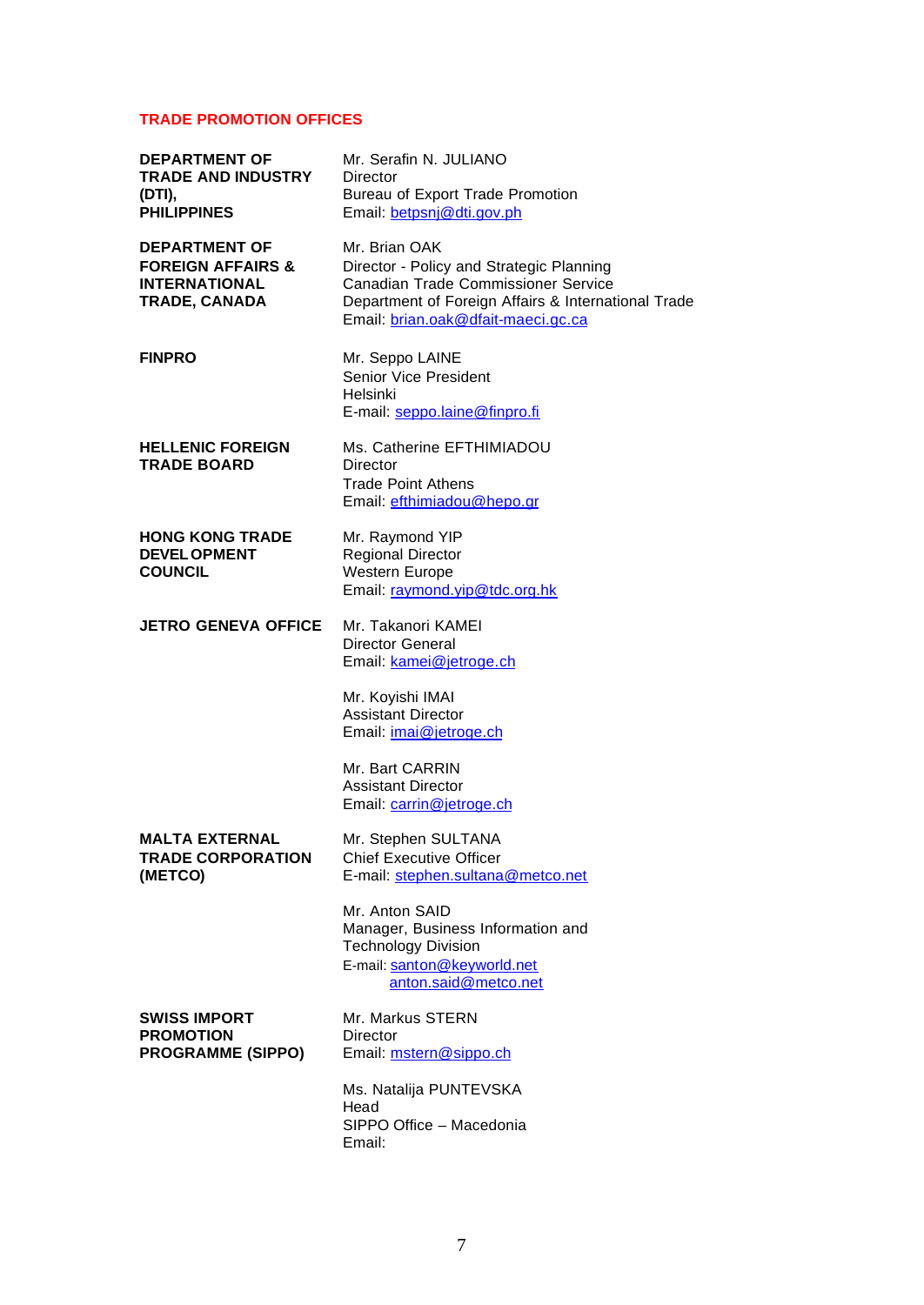## **ACADEMIA**

| <b>UNIVERSITI PUTRA</b><br><b>MALAYSIA</b>  | Mr. Jegtheswaran RATNASINGAM<br><b>Faculty of Forestry</b><br>Email jswaran@forr.upm.edu.my           |
|---------------------------------------------|-------------------------------------------------------------------------------------------------------|
| UNIVERSITY OF NATAL,<br><b>SOUTH AFRICA</b> | Mr. Michael L. MORRIS<br>Professor<br><b>School of Development Studies</b><br>Email: morrism@nu.ac.za |
| UNIVERSITY OF SOUTH<br><b>STOCKHOLM</b>     | Mr. Sten SODERMAN<br>Professor of Business Development<br>E-mail: sten@attglobal.net                  |
| UNIVERSITY OF SUSSEX                        | Mr. John HUMPHREY<br>Professor<br>Institute of Development Studies<br>Email: www.ids.ac.uk            |

## **BI-LATERAL AGENCIES**

| <b>GTZ-ASPB</b> | Mr. Wolfgang ZEHENDER     |
|-----------------|---------------------------|
|                 | Senior Adviser            |
|                 | Email: aspb@ecoweb.co.zw, |
|                 | wolfgang.zehender@gtz.de  |

## **RESOURCE PERSONS**

| <b>CONSULTANT</b>                                                  | Ms. Lucia CHAVEZ-PAZ<br>Email: kakyetana@hotmail.com                                                     |
|--------------------------------------------------------------------|----------------------------------------------------------------------------------------------------------|
| <b>BOLSA AMAZONIA</b><br><b>/POEMA</b>                             | Ms. Vicky SCHREIBER<br>Program Manager<br>Email: vicky@ufpa.br                                           |
| <b>DAIMLER-CHRYSLER</b><br><b>BRAZIL</b>                           | Mr Joachim ZAHN<br>Director                                                                              |
| <b>GTZ-INTEGRATION</b>                                             | Mr. Peter RICHTER<br><b>INTEGRATION Sri Lanka</b><br>Email: prichter@pan.lk                              |
| <b>MAXWELL STAMP PLC,</b><br><b>LONDON, UK</b>                     | Mr. Ganeshan WIGNARAJA<br><b>Managing Economist</b><br>E-mail: <i>g.wignaraja@btinternet.com</i>         |
| <b>NATIONAL BANK OF</b><br><b>BOSNIA AND</b><br><b>HERZEGOVINA</b> | Mr. Jacques BORIBOND<br>Senior Banker and Business Consultant<br>Sarajevo<br>Email: boribond@yahoo.co.uk |